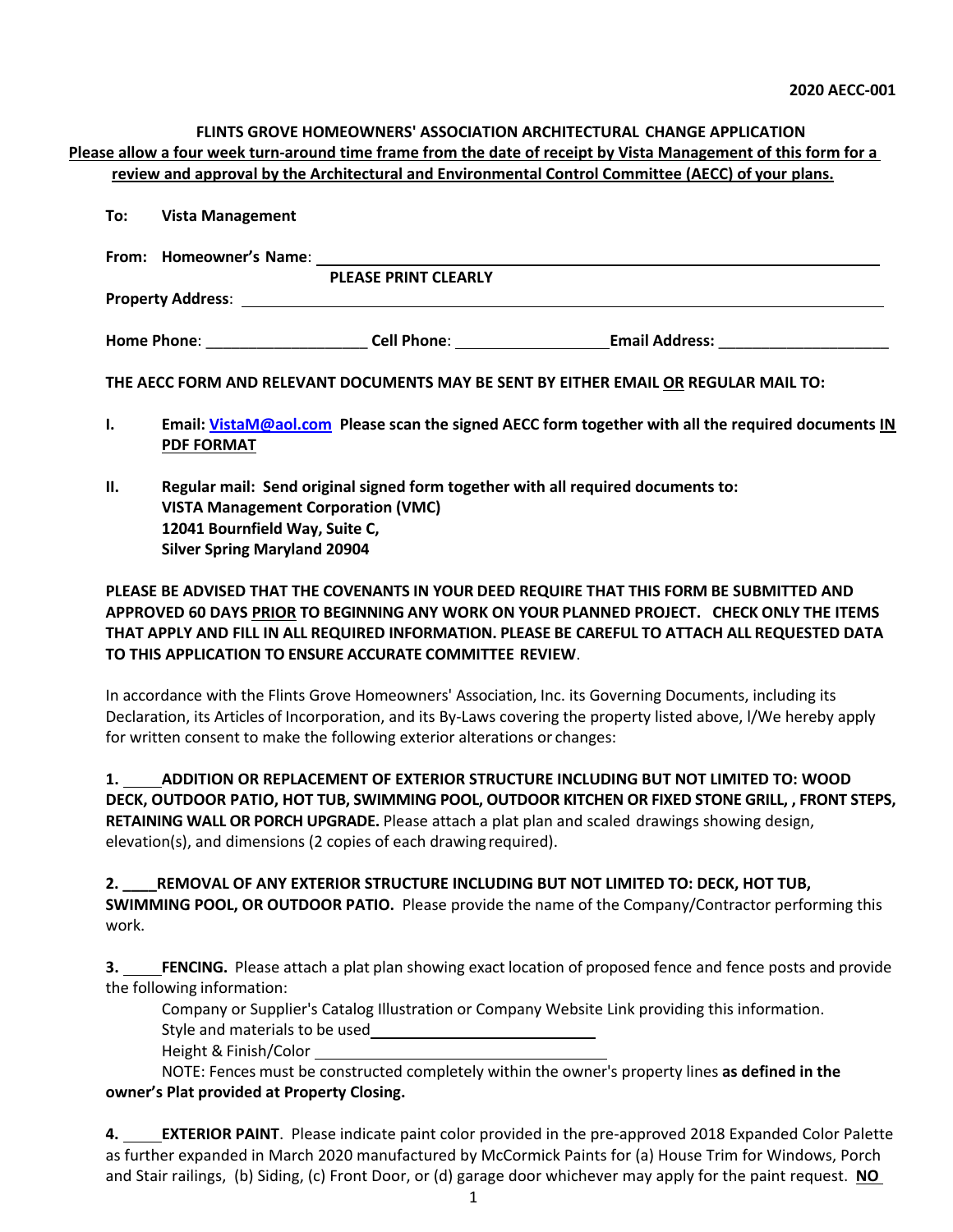## **SIGNATURE OF ADJOINING PROPERTY OWNERS IS REQUIRED FOR THIS ITEM.**

**5. SIDING REPLACEMENT:** Please attach a picture or the Company website link of the sample, color name, and supplier of siding to be used to this form. Please note: Siding Color must be chosen from the 2018 Expanded Color Palette.

**6. \_\_\_\_\_REPLACEMENT OF FRONT DOORS, GARAGE DOORS AND WINDOWS**: Please provide a catalog or the Company website link of the door, style name, supplier name and paint or prefabricated finish color to be used to this form. For prefabricated stained or painted FRONT door replacements select the color most closely matching the 2018 Expanded Color Palette as further expanded in March 2020. **NO SIGNATURE OF ADJOINING PROPERTY OWNERS IS REQUIRED FOR THIS ITEM.**

**7.** NEW ROOF: Please provide a picture or the Company website link of the sample, color name, and supplier of the new roofing material to be used with this application.

**8. FINISHED LIVING SPACE ADDITION AND/OR SCREENED PORCH ADDITION 0R OTHER LIVING SPACE MODIFICATION**. The following drawings must be furnished to the FGHOA Architectural Control Committee before consideration: **Plat plan with proposed modifications, front and side elevations, floor plans, all to scale showing design, materials and dimensions**.

Please confirm that the planned modifications conform to the provisions stated in Article VIII, Sections 1 - 10, of the HOA Declaration:

Type of addition and/or modification: \_\_\_\_\_\_\_\_\_\_\_\_\_\_\_\_\_\_\_\_\_\_\_\_\_\_\_\_\_\_\_\_\_\_\_\_\_\_\_\_\_\_\_\_\_\_\_\_\_\_\_\_\_\_\_\_\_\_\_\_\_\_\_\_\_\_\_\_\_\_\_\_\_\_\_\_\_\_\_\_\_\_\_\_

Color of Finish:

**9. BASKETBALL NET/BACKBOARD/POLE** Please attach manufacturer's diagram and/or elevation to scale, along with location of proposed installation marked on your plat plan (2 copies of each). NOTE: FGHOA requires either all white or all black color installations. No basketball nets are allowed on the street or outside of the homeowner's property. **NO SIGNATURE OF ADJOINING PROPERTY OWNERS IS REQUIRED FOR THIS ITEM.**

**10**. **INSTALLATION OF TV SATELLITE DISH OR ANTENNAS**. Property owners planning to install a satellite or antenna should follow the Federal guidelines posted on the FGHOA website as adopted by the FGHOA Board of Directors:

\_\_\_\_\_\_\_\_\_\_\_\_\_\_\_\_\_\_\_\_\_\_\_\_\_\_\_\_\_\_\_\_\_\_\_\_\_\_\_\_\_\_\_\_\_\_\_\_\_\_\_\_\_\_\_\_\_\_\_\_\_\_\_\_\_\_\_\_\_\_\_\_\_\_\_\_\_\_\_\_\_\_\_\_

http://flintsgrovehoa.org/home/wp-content/uploads/2016/03/FGHOA-Guidelines-n-Satellite-TVantennas.pdf **NO SIGNATURE OF ADJOINING PROPERTY OWNERIS REQUIRED FOR THIS ITEM.**

**11. PERMISSION FOR REMOVAL OF HOMEOWNER SOUND HARDWOOD TREES WITH A DIMENSION GREATER THAN SIX INCHES WIDE AND TWO FEET FROM THE GROUND**. The HOA Declaration requires residents to request approval from the Architectural and Environmental Control Committee prior to removing hardwood trees from their properties. Property owners will provide a written request-regarding the removal of hardwood trees with a description of the trees, number of trees to be removed and reason for removal. For any homeowner-trees visible from the street, tree removal shall include (1) stump removal to the line of the lawn, and (2) inform Miss Utility at http://www.missutility.net/maryland/ to ensure no damage is done to gas, electric, water or cable networks.

# **HOMEOWNERS ARE NOT PERMITTED TO INTERFERE OR REMOVE ANY COUNTY-OWNED TREE.**

**12.** If my application is approved, I/we fully understand that the approval is only for what I have presented. I/we have indicated above and is based upon the facts I/we have presented, **I/WE UNDERSTAND THAT ALL APPROVED ALTERATIONS OR CHANGES MUST BE COMPLETED WITHIN THREE (3) MONTHS OF THE ARCHITECTURAL AND ENVIRONMENTAL CONTROL COMMITTEE APPROVAL UNLESS A SPECIFIC EXCEPTION IS**